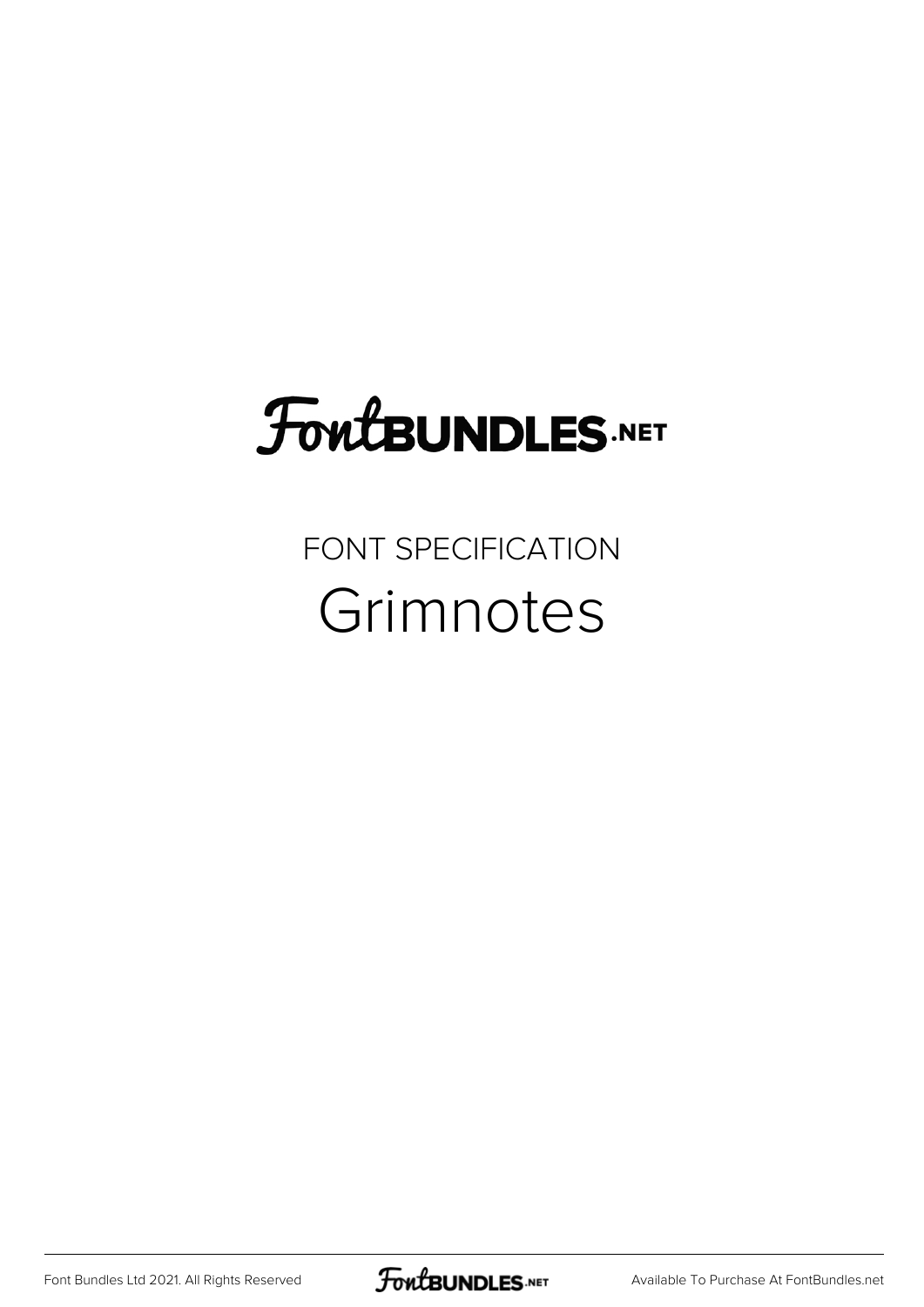#### Grimnotes - Regular

**Uppercase Characters** 

### ABCDEFGHIJKLMNQPQR STUVWXYZ

Lowercase Characters

# abcdefghijklmnopqrstuvw  $x \vee z$

**Numbers** 

### 0123456789

Punctuation and Symbols

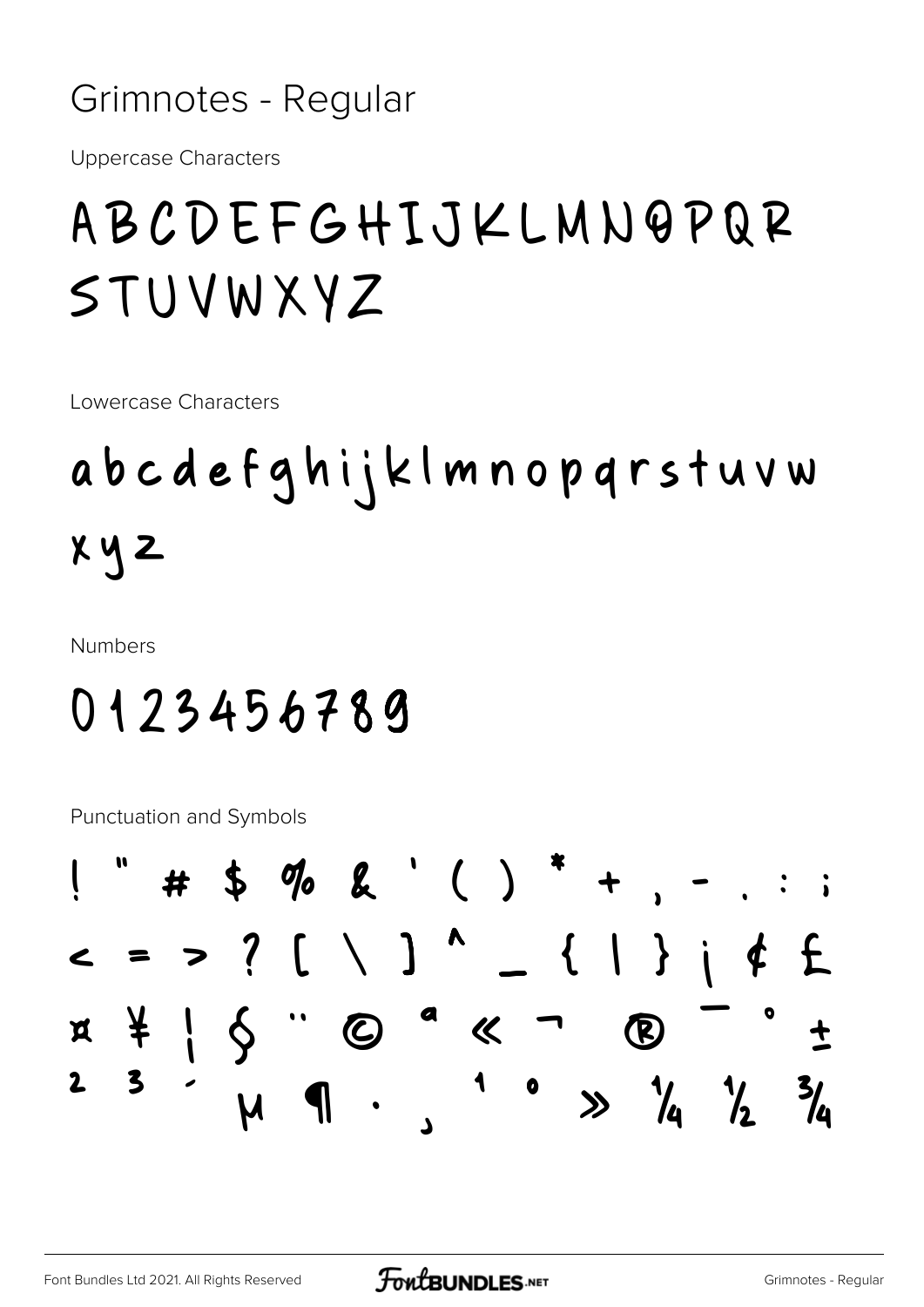All Other Glyphs

| À Á Â Ã Ä Å Æ Ç È                                                                                                                                                                                                                                                                                                                                                                                                                                                                                                                                                                                               |  |  |  |  |
|-----------------------------------------------------------------------------------------------------------------------------------------------------------------------------------------------------------------------------------------------------------------------------------------------------------------------------------------------------------------------------------------------------------------------------------------------------------------------------------------------------------------------------------------------------------------------------------------------------------------|--|--|--|--|
| É Ê Ë I Í Î Ï Đ Ñ                                                                                                                                                                                                                                                                                                                                                                                                                                                                                                                                                                                               |  |  |  |  |
| $\begin{array}{ccccccccccccccccc} \dot{\mathbf{\Theta}} & \dot{\mathbf{\Theta}} & \dot{\mathbf{\Theta}} & \dot{\mathbf{\Theta}} & \dot{\mathbf{\Theta}} & \dot{\mathbf{\Theta}} & \dot{\mathbf{\Theta}} & \dot{\mathbf{\Theta}} & \dot{\mathbf{\Theta}} & \dot{\mathbf{\Theta}} & \dot{\mathbf{\Theta}} & \dot{\mathbf{\Theta}} & \dot{\mathbf{\Theta}} & \dot{\mathbf{\Theta}} & \dot{\mathbf{\Theta}} & \dot{\mathbf{\Theta}} & \dot{\mathbf{\Theta}} & \dot{\mathbf{\Theta}} & \dot{\mathbf{\Theta}} & \dot{\mathbf{\Theta}} & \dot{\mathbf{\Theta}} & \dot{\mathbf{\Theta}} & \dot{\mathbf{\Theta}} & \dot$ |  |  |  |  |
| Û Ü Ý Þ ß à á â ã                                                                                                                                                                                                                                                                                                                                                                                                                                                                                                                                                                                               |  |  |  |  |
| äåæçèéêë                                                                                                                                                                                                                                                                                                                                                                                                                                                                                                                                                                                                        |  |  |  |  |
| i î ï ă ñ ò ó ô õ                                                                                                                                                                                                                                                                                                                                                                                                                                                                                                                                                                                               |  |  |  |  |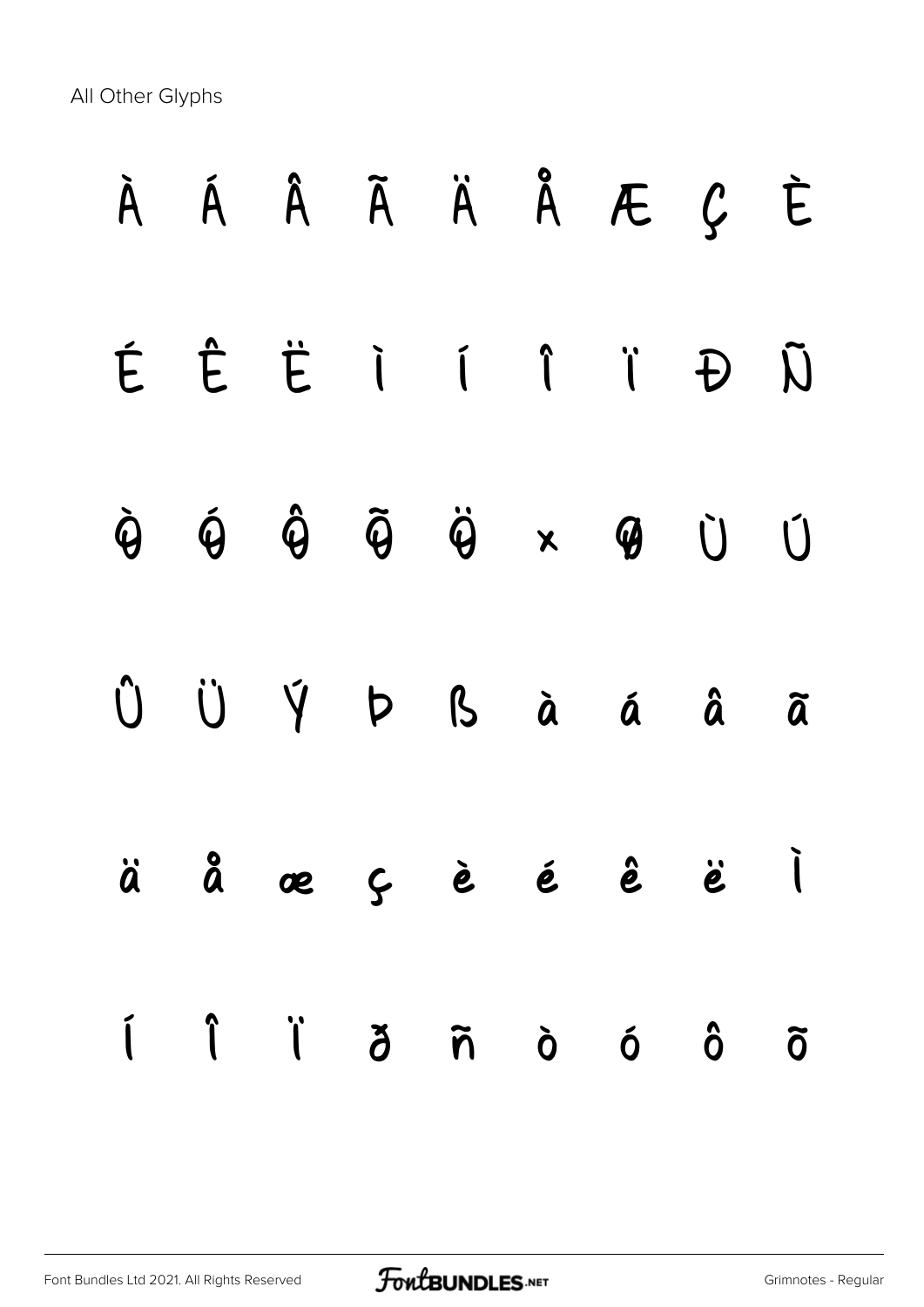|              |  | ö ÷ ø ŭ ű û ü ğ þ                                                                                                     |  |  |
|--------------|--|-----------------------------------------------------------------------------------------------------------------------|--|--|
|              |  |                                                                                                                       |  |  |
|              |  |                                                                                                                       |  |  |
|              |  | $\sum_{n=1}^{\infty}$ , $\frac{1}{n}$ , $\frac{1}{n}$ , $\frac{1}{n}$ , $\frac{1}{n}$ , $\frac{1}{n}$ , $\frac{1}{n}$ |  |  |
|              |  | $E \in M$ $\in N$ <sup>TM</sup> $\in$ $\Lambda$ $\Pi$                                                                 |  |  |
|              |  | $\sum$ - / · v ∞ $\int$ = $\le$                                                                                       |  |  |
| $\geq$ fi fl |  |                                                                                                                       |  |  |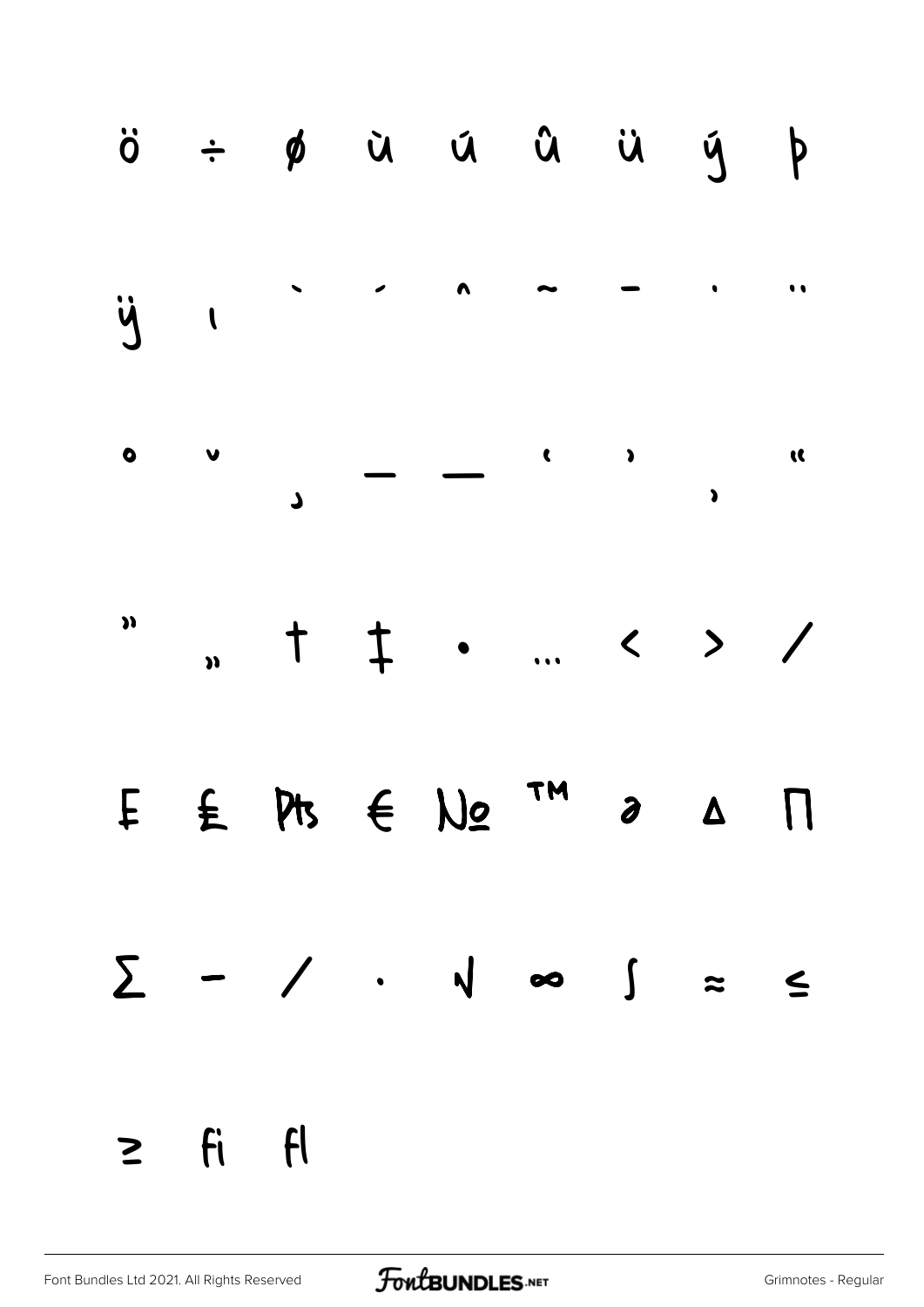Grimnotes Alternate - Regular

**Uppercase Characters** 

### ABCDEFGHIJKLMNOPQRS TUVWXYZ

Lowercase Characters

## abcdefghijklmnopqrstuvw  $x \vee z$

**Numbers** 

#### 0123456789

Punctuation and Symbols

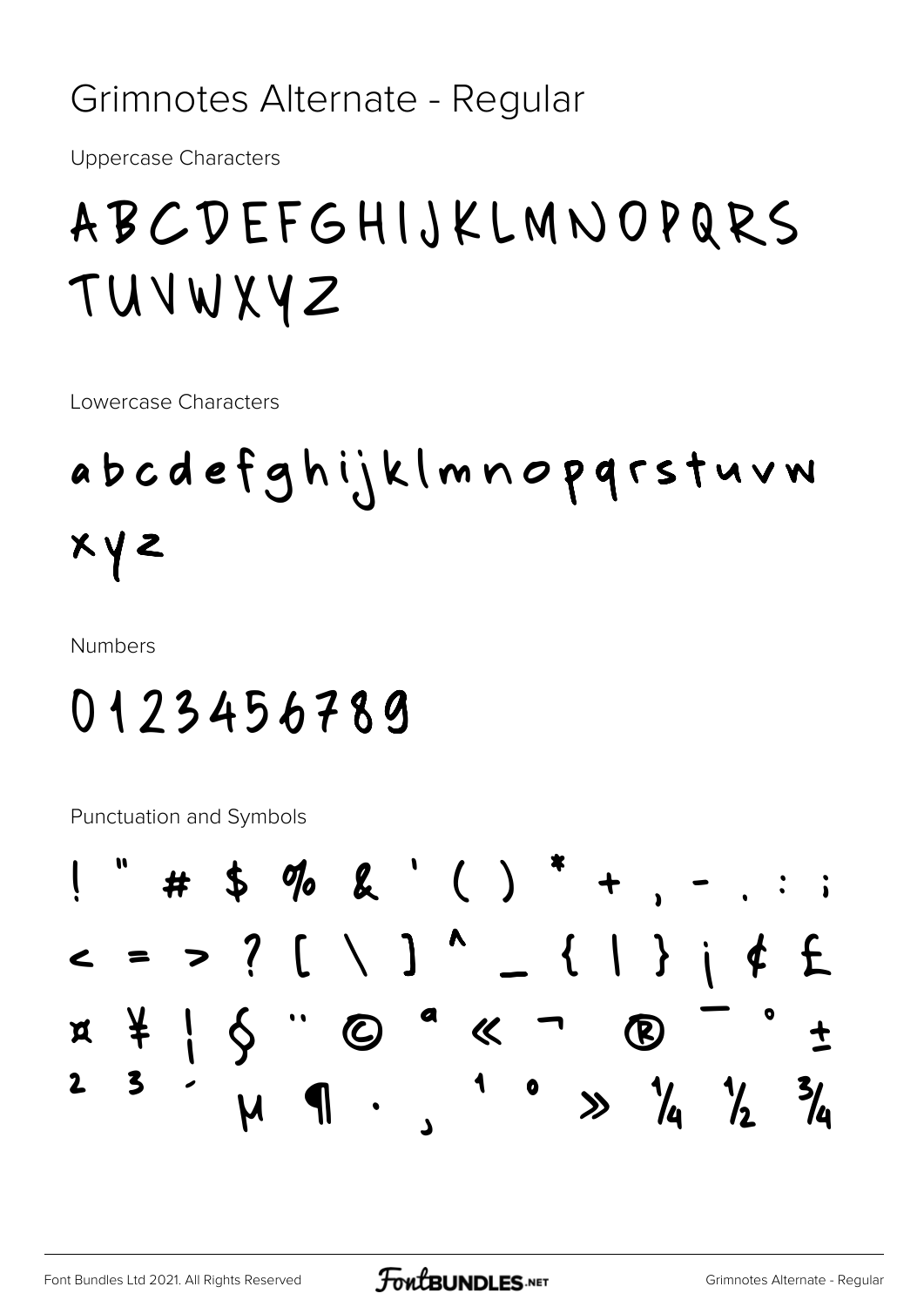All Other Glyphs

|  |  |  | À Á Â Ã Ä Å Æ Ç È      |  |
|--|--|--|------------------------|--|
|  |  |  | ÉÊËIÍÎÎĐÑ              |  |
|  |  |  | Ò Ó Ô Õ Ö × Ø Ù Ú      |  |
|  |  |  | Û Ü Ý Þ ß à á â ã      |  |
|  |  |  | äåæçèéê ë İ            |  |
|  |  |  | IÎ li ji ji nivî di di |  |